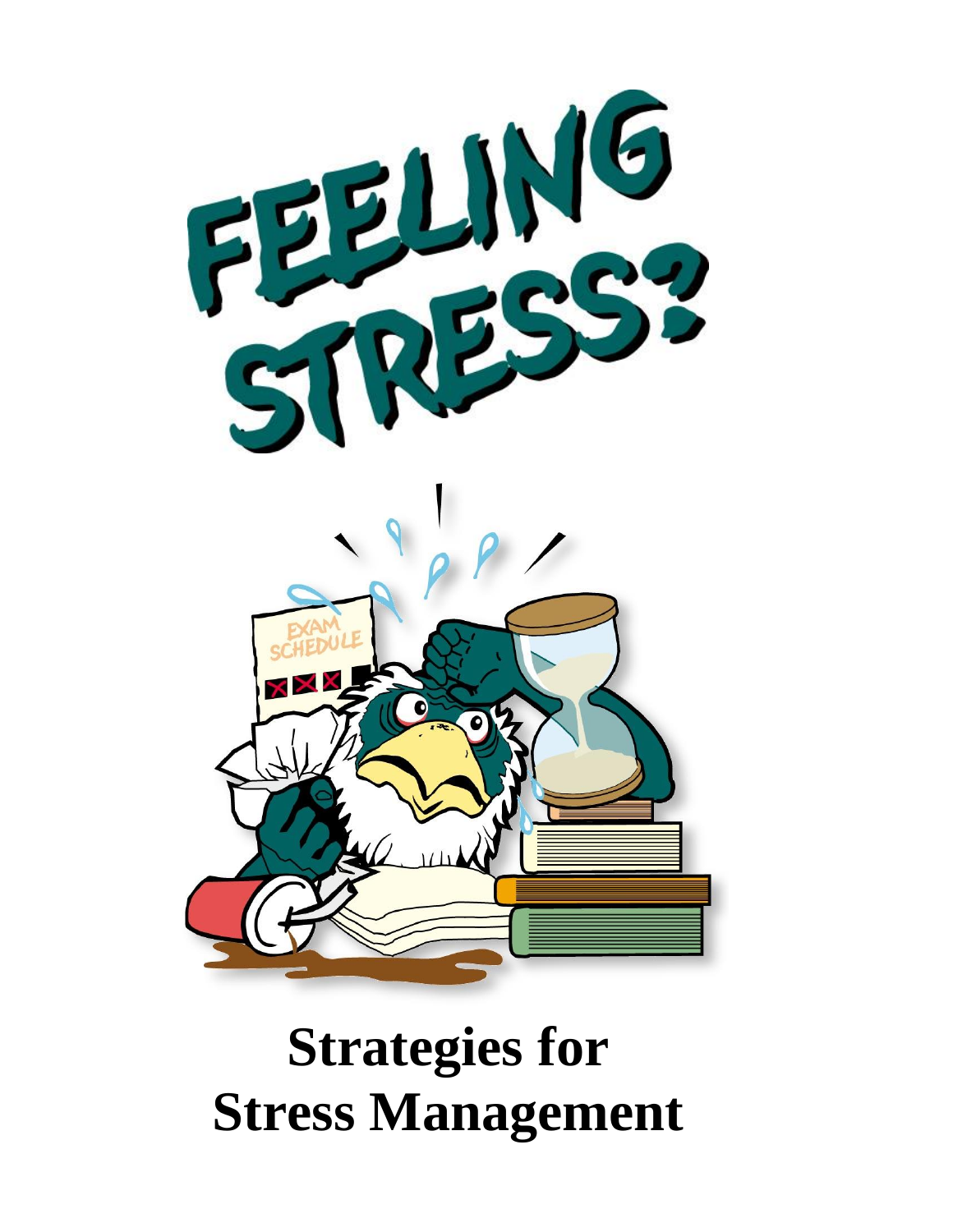#### **OVERVIEW FOR STRESS MANAGEMENT**

Stress adds challenge and opportunity in your life. Stress or anxiety informs you that you may need to prepare for something important (e.g., study for an exam). However, too much stress can seriously affect your physical and mental well-being. Recurrent physical and psychological stress can diminish self-esteem, decrease interpersonal and academic effectiveness and create a cycle of self-blame and self-doubt. It is important for your health to find the optimal level of stress that you can learn to manage effectively.

1) The best way to cope with unhealthy stress is to recognize when your stress levels are increasing. While we often think of stress as the result of external events, the events themselves are not necessarily stressful. It is the way each individual interprets and reacts to an event that produces stress. For example, public speaking may be seen as routine for some people, while others may see it as stressful.

Stress "signals" fall into four categories: thoughts (cognitive), moods (emotions), behavior (actions), and physical reactions (bodily responses). See the Stress Symptom Checklist that follows to assess your level of stress.



(Source: Greenberger& Padesky (1995). Mind Over Mood. New York: The Guilford Press.)

2) Sources of stress may be associated with negative as well as positive events such as falling in love, preparing to study abroad, or buying a car. A critical step in coping with stress is recognizing the stressors in your life. These stressors may include the **environment** (e.g., noise, traffic, commuting problems, crowded or disorganized classroom or living conditions), **academic** (e.g., deadlines, exams, presentations, assignments, competition, conflict or disagreements with professors or classmates), **occupational** (e.g., concerns about selecting a major; conflicting demands of work, school and home; conflicts with colleagues; working too many hours), **financial** (e.g., bills, debt, inadequate income, change in financial state), **social** (e.g., loss of relationship; too many demands on your time; not expressing your feelings, needs, or concerns; relationship problems; interpersonal conflict; and lack of social support), **physiological** (e.g., lack of exercise; poor nutrition; sleep disturbances; and illness), and **changes** (e.g., moving/transitioning; beginning or ending of anything; and loss of a job or familiar surroundings). After you have identified your level of stress and the sources of your stress, you may apply stress management strategies that you have learned.

3) This booklet provides a list of POSITIVE STRATEGIES FOR COPING WITH STRESS, RELAXATION AND STRESS MANAGEMENT USING ABDOMINAL BREATHING, and 52 PROVEN STRESS REDUCERS. Remember, new skills require practice to be effective.

4) For assistance, consider UNCW campus resources such as the Counseling Center, Health Promotion Services, Student Health Center, CROSSROADS, University Learning Services, and Campus Recreation. It is better to seek help before your stress builds to excessive levels. For seeking help, sooner is better than later and later is better than never.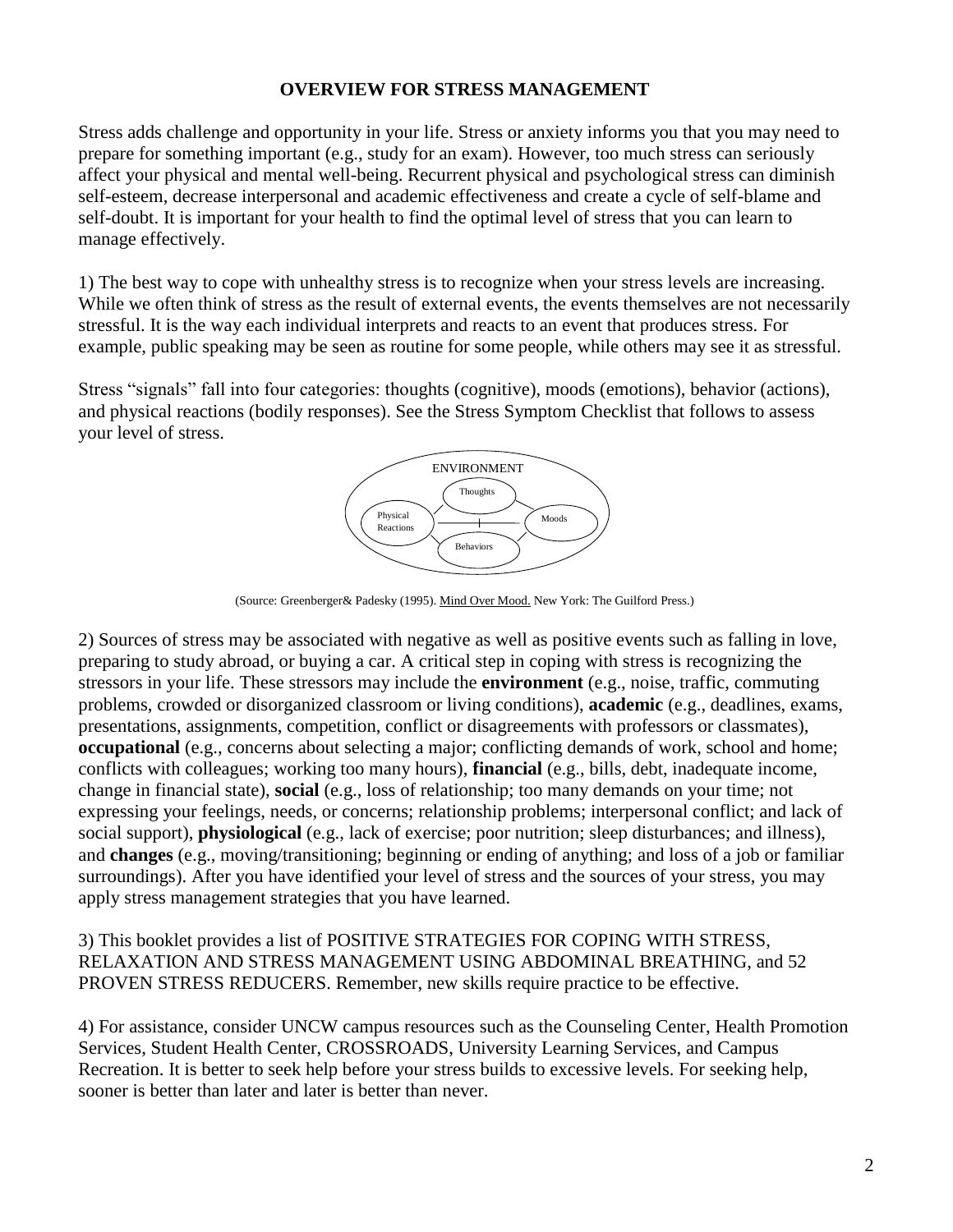#### **STRESS SYMPTOM CHECKLIST**

Check each symptom that you have experienced to any significant degree during the last month and then total the number of items checked.

| <b>Physical Signs of Stress:</b>               |                                                       | <b>Behavioral Signs of Stress</b> |                                        |  |
|------------------------------------------------|-------------------------------------------------------|-----------------------------------|----------------------------------------|--|
| $\circ$                                        | Stomach pain; nervous stomach; ulcers                 | $\circ$                           | Excessive TV watching or video games   |  |
| $\circ$                                        | Cramps; bloating; diarrhea; constipation              | $\circ$                           | Use of alcohol, cigarettes, or         |  |
| O                                              | Appetite change; weight change                        |                                   | recreational drugs                     |  |
| $\circ$                                        | Hypoglycemia (low blood sugar)                        | $\circ$                           | Over-eating or under-eating            |  |
| $\circ$                                        | Stiff or sore joints                                  | $\circ$                           | Losing temper easily; arguing more     |  |
| $\circ$                                        | Muscle tightness, cramps, spasms                      | $\circ$                           | Lying                                  |  |
| $\circ$                                        | Neck, shoulder, chest, or back pain                   | $\circ$                           | Tardiness, inability to attend classes |  |
| $\circ$                                        | Migraines; tension headaches; tightness,              | $\circ$                           | Compulsive behaviors – checking,       |  |
|                                                | pressure in head                                      |                                   | cleaning, counting, organizing         |  |
| O                                              | Frequent colds or illness; persistent fever           | $\circ$                           | Hyperactivity – feeling you can't slow |  |
| O                                              | Sore throat, cough                                    |                                   | down                                   |  |
| $\circ$                                        | Fever blisters                                        | $\circ$                           | Increased nervous habits, e.g. nail    |  |
| O                                              | High blood pressure                                   |                                   | biting, hair twisting                  |  |
| $\circ$                                        | Rapidly beating heart, even at rest                   | $\circ$                           | Sexual problems                        |  |
| O                                              | Shortness of breath                                   | $\circ$                           | Sleep problems – too much, too little, |  |
| O                                              | Nervous tick or twitch                                |                                   | interrupted, unsatisfying              |  |
| O                                              | Skin conditions: rashes; hives; skin irritation.      | $\circ$                           | Isolating self                         |  |
| $\circ$                                        | Fatigue, lack of energy                               | $\circ$                           | Increased recklessness; risk taking    |  |
| $\circ$                                        | Cold hands and feet                                   | $\circ$                           | Grinding teeth                         |  |
| <b>Emotional/Psychological Signs of Stress</b> |                                                       | <b>Cognitive Signs of Stress</b>  |                                        |  |
| $\circ$                                        | Feeling overloaded or overwhelmed                     | $\circ$                           | Difficulty making decisions;           |  |
| $\circ$                                        | Feeling "out of control"                              |                                   | impulsivity; indecisiveness            |  |
| O                                              | Frequent worrying or obsessing                        | O                                 | Confusion; disorientation; "spaciness" |  |
| $\circ$                                        | Anxiety                                               | $\circ$                           | Difficulty concentrating, attending    |  |
| $\circ$                                        | Unexplained/irrational fears                          | $\circ$                           | Difficulty remembering information,    |  |
| O                                              | Frequent or recurring nightmares                      |                                   | details, recent events                 |  |
| $\circ$                                        | Frequent irritability; easily frustrated              | O                                 | Repetitive thoughts                    |  |
| $\circ$                                        | Feeling angry and resentful                           | $\circ$                           | Poor judgment                          |  |
| $\circ$                                        | Mood swings                                           | $\circ$                           | Frequently misunderstanding what       |  |
| $\circ$                                        |                                                       |                                   | others tell you                        |  |
|                                                | Depression                                            |                                   |                                        |  |
| $\circ$                                        | Crying spells                                         | $\circ$                           | Thoughts of escaping, running away     |  |
| O                                              | Frequent guilt                                        | $\circ$                           | Racing thoughts                        |  |
| O                                              | <b>Boredom</b>                                        |                                   |                                        |  |
| O                                              | Apathy; dissatisfaction; less interest in             |                                   |                                        |  |
|                                                | activities that are usually enjoyable                 |                                   |                                        |  |
| $\circ$                                        | Loneliness<br>Feeling inadequate, powerless, hopeless |                                   |                                        |  |

#### **Number of Items Checked Stress Level**

| $0 - 7$               |          |    | Low            |                               |  |
|-----------------------|----------|----|----------------|-------------------------------|--|
| $8 - 14$              |          |    | Moderate       |                               |  |
| $15 - 21$             |          |    | High           |                               |  |
| $22+$                 |          |    | Very High      |                               |  |
| $\sqrt{1}$ $\sqrt{1}$ | <u>n</u> | T1 | $\blacksquare$ | $1 \text{ N} 1$ $1 \text{ N}$ |  |

(Adapted from: Bourne, Edmund. The Anxiety and Phobia Workbook.)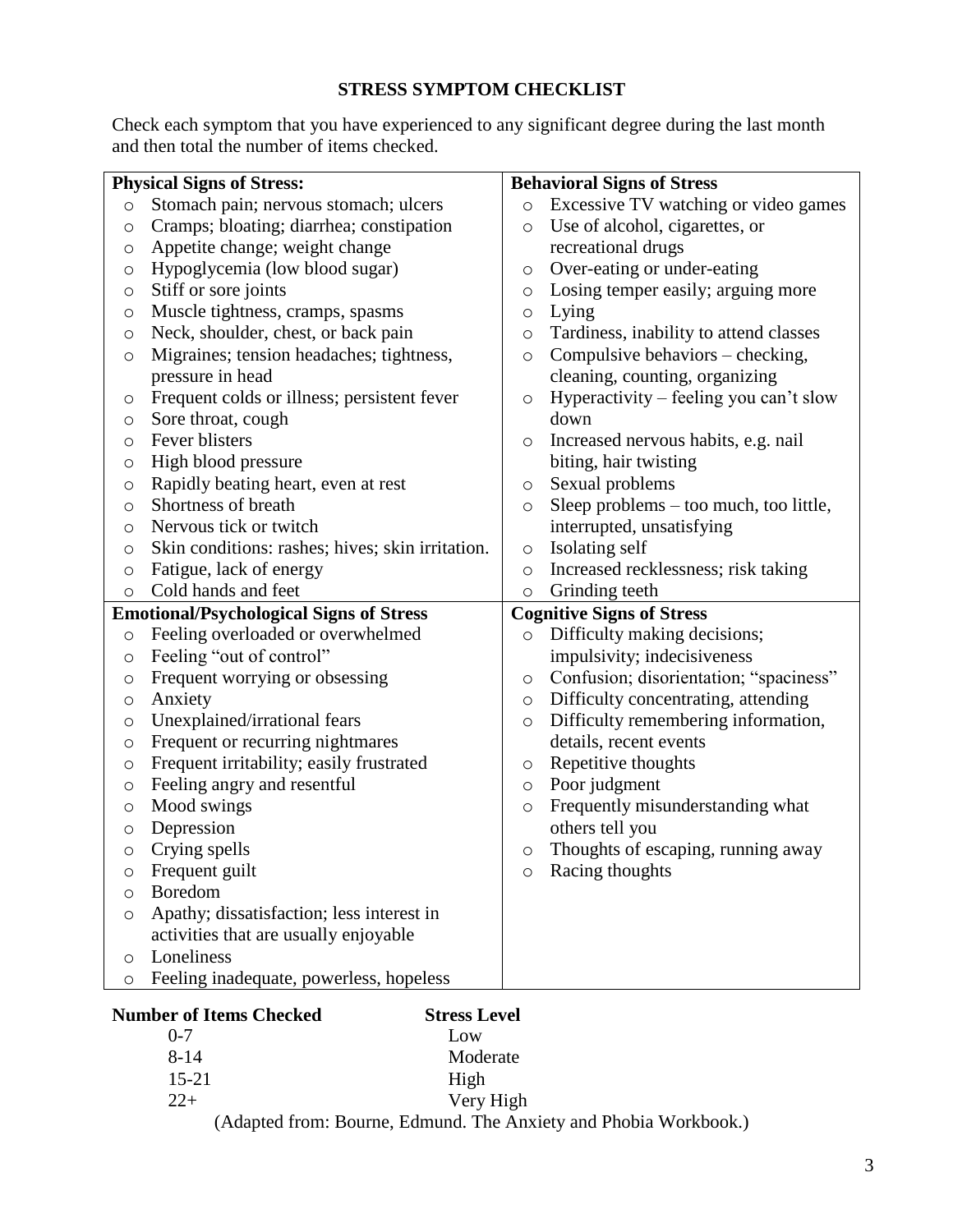### **POSITIVE STRATEGIES FOR COPING WITH STRESS**

Consider these suggestions for managing your stress.

| <b>Basic Self Care &amp; Lifestyle Strategies:</b>                                                                                                                                                                                                                        | <b>Interpersonal Strategies:</b>                                                                                                                                                                                                                                                                                                                                                                                                                                                 |  |  |  |
|---------------------------------------------------------------------------------------------------------------------------------------------------------------------------------------------------------------------------------------------------------------------------|----------------------------------------------------------------------------------------------------------------------------------------------------------------------------------------------------------------------------------------------------------------------------------------------------------------------------------------------------------------------------------------------------------------------------------------------------------------------------------|--|--|--|
| Eat well balanced meals with<br>adequate nutrition, vitamins, and<br>minerals<br>Reduce refined sugars<br>Avoid fasting or binging<br>Maintain appropriate weight<br>Exercise regularly – cardiovascular,<br>strength training, stretching<br>Practice good sleep hygiene | Develop fulfilling, high-quality relationships<br>$\bullet$<br>Invest time and energy into your significant<br>$\bullet$<br>relationships, help others<br>Learn and/or use communication skills<br>$\bullet$<br>Assert your needs and boundaries in your<br>relationships<br>Say "no" more often when too much to do<br>$\bullet$<br>Get in touch, hug someone, stroke a pet<br>$\bullet$                                                                                        |  |  |  |
| Take "downtime"                                                                                                                                                                                                                                                           | <b>Emotional Strategies:</b>                                                                                                                                                                                                                                                                                                                                                                                                                                                     |  |  |  |
| Take mini-breaks during the day<br>Make time for yourself, love<br>yourself<br>Engage in recreational activities<br>Practice effective time management<br>Protect yourself from accidents<br>(don't drink and drive; use seat<br>belts; don't smoke in bed, etc.)         | Engage in activities that are nurturing<br>$\bullet$<br>Express/release your feelings<br>$\bullet$<br>Find the humor in things/laugh more often<br>$\bullet$<br>Practice relaxation techniques, such as deep<br>$\bullet$<br>breathing, progressive muscle relaxation,<br>visualization exercises, meditation, yoga                                                                                                                                                              |  |  |  |
| Protect yourself against STD's and<br>unwanted pregnancy                                                                                                                                                                                                                  | <b>Cognitive Strategies:</b>                                                                                                                                                                                                                                                                                                                                                                                                                                                     |  |  |  |
| If you're sick, seek medical help<br>$\bullet$<br>Allow injuries to heal<br>Avoid excessive caffeine<br>Avoid excessive alcohol<br>consumption<br>Reward yourself in healthy ways                                                                                         | Counter negative thoughts<br>$\bullet$<br>Try to put things in perspective<br>$\bullet$<br>Distract yourself from negative<br>$\bullet$<br>preoccupations<br>Establish goals and priorities<br>$\bullet$<br>Try to accept your limits<br>$\bullet$<br>Try to accept what you cannot change<br>$\bullet$<br>Be willing to tolerate ambiguity and setbacks<br>$\bullet$<br>Take a proactive, rather than reactive,<br>approach to problems<br>Recognize and correct harmful traits |  |  |  |

### **Philosophical/Spiritual Strategies:**

- Examine your life goals: develop consistent, meaningful, realistic goals
- Clarify your values
- Identify your personal gifts and strengths
- Contemplate what gives your life meaning and purpose
- Develop a positive philosophy of life
- Increase prayer, faith, spiritual commitment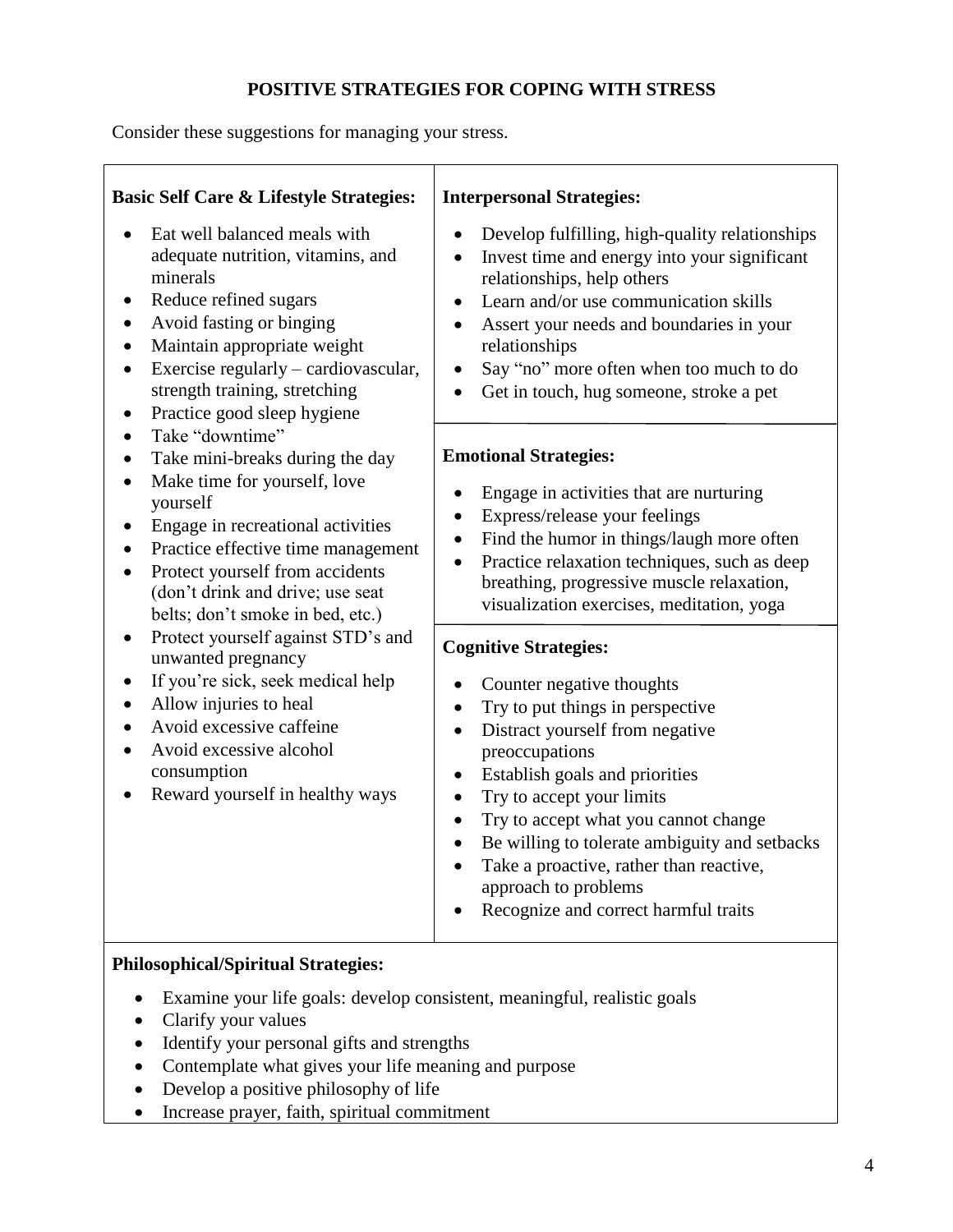#### **RELAXATION AND STRESS MANAGEMENT USING ABDOMINAL BREATHING**

Observe your breathing by placing one hand on your chest and your other hand on your abdomen. Which is moving more, your abdomen or your chest? Abdominal breathing, where your abdomen is moving more than your chest, allows you to breathe most efficiently.

Deep abdominal breathing is the natural way of breathing. The easiest way to observe this is by lying on your back and focusing your attention on breathing more fully. You will probably observe that your abdomen is moving more than your chest. You may also observe that you feel more relaxed as you continue this abdominal breathing.

#### **How We Breathe**

Your torso is divided into an upper (or chest) area containing the lungs and heart and a lower (or abdominal) area. The chest and abdomen are separated by the diaphragm, the primary muscle for breathing, which stretches across the midsection. When we breathe in, the diaphragm contracts downward and the ribs move out so that the volume of the chest increases and the lungs fill with air. When we breathe out, the diaphragm relaxes upward and the ribs close in, reducing the size of the chest and pushing the air out of the lungs.



#### **Stress and Breathing**

Our bodies may respond to stress with rapid, shallow breathing. Under stress, people may hold their breath or experience shallow breathing from habit or due to tension. You can observe this now by tensing your abdominal muscles and trying to breathe deeply. It cannot be done. When you hold in your stomach, you prevent the diaphragm from making a full downward contraction. Breathing only with the chest contributes to shoulder and neck tension. The problem of shallow breathing is worsened by 1) tight clothing around the waist that prevents the natural expansion of the stomach during inhaling, 2) thinking that you must keep your stomach in, and 3) poor posture, such as hunching over a desk.

During times of stress, focusing on your breathing and achieving a more natural abdominal breathing pattern can help you to relax and to break the cycle of escalating thoughts or feelings of stress. Wear clothing that is comfortable, maintain good posture, and relax allowing yourself to engage in a pattern of abdominal breathing. If abdominal breathing feels awkward at first, it may be easier for you to try it while lying on your back. Through the practice of abdominal breathing, it will become more natural to you. Abdominal breathing is another technique to help you relax and manage your stress or anxiety.

> (Adapted from: Marguerite Ponder, C.B.T. and David R. Steinman, Ph.D., Austin Neurological Clinic, Austin, Texas)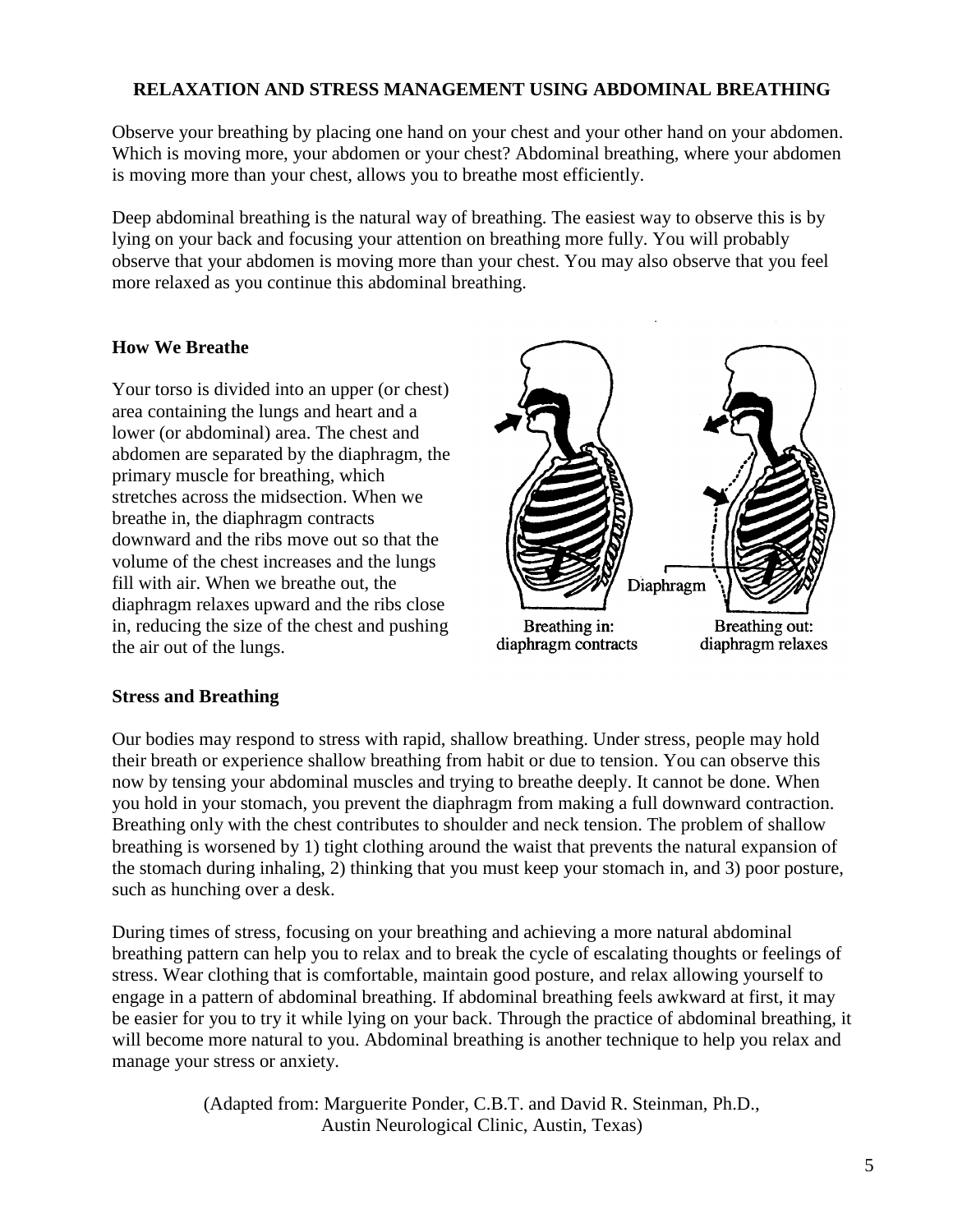## **52 Proven Stress Reducers**

1. Get up fifteen minutes earlier in the morning. The inevitable morning mishaps will be less stressful.

2. Prepare for the morning the evening before. Put out the clothes you plan to wear, pack up your books and notes, etc.

3. Don't rely on your memory. Write down appointment times, when library books are due, etc. ("The palest ink is better than the most retentive memory." - Old Chinese Proverb)

4. Lying is stressful. If you know doing something is going to lead you to be dishonest, then avoid doing it altogether.

5. Make duplicates of all keys. Carry a duplicate car key in your wallet, apart from your key ring.

6. Practice preventive maintenance. Your car, appliances, home, and relationships will be less likely to break down/fall apart if you address problems as they arise.

7. Be prepared to wait. A paperback book can make waiting in line almost pleasant.

8. Procrastination is stressful. Whatever you want to do tomorrow, do today; whatever you want to do today, do it now.

9. Plan ahead. Don't let the gas tank drop below onequarter full; keep a well-stocked "emergency shelf" of home staples; don't wait until you're down to your last bus token or postage stamp to buy more; etc.

10. Don't put up with things that work improperly. If your alarm clock, wallet, shoelaces, windshield wiperswhatever-are a constant aggravation, get them fixed or get new ones.

11. Allow an extra 15 minutes to get to appointments.

12. Limit the amount of caffeine in your diet.

13. Always establish contingency plans, "just in case." ("If for some reason either of us is delayed, here's what we'll do..." kind of thing. Or, "If we get split up in the shopping center, here's where we'll meet..")

14. Relax your standards. The world will not end if you don't clean your apartment this weekend.

15. For every one thing that goes wrong, there are probably 10, 50, or 100 things that go right. Count them!

16. Ask questions. Taking a few moments to repeat back directions, what someone expects of you, etc., can save hours.

17. Say "no." Saying "no" to extra projects, social activities, and invitations you don't have the time or energy for takes practice, self-respect, and a belief that everyone, everyday, needs quiet time to relax and be alone.

18. Want to take a long bath, meditate, sleep, or read without interruption? Allow yourself to temporarily disconnect. Turn off your home phone, cell phone, pager, etc.

19. Turn "needs" into preferences. Our basic physical needs translate into food, water, and keeping warm. Everything else is a preference. Don't get attached to preferences.

20. Simplify, simplify, simplify...

21. Make friends with non-worriers. If you *want*  anxiety and worry, associate with chronic worrywarts.

22. Get up and stretch periodically when you sit for extended periods while studying or at work.

23. Buy a set of earplugs. If you need to find quiet at home, pop in some earplugs.

24. Get enough sleep. If necessary, use an alarm clock to remind yourself to go to bed, or schedule it in your planner.

25. Create order out of chaos. Organize your home and workspace so you always know where things are. And when you're finished using something, return it to its place - you'll be less stressed when you *haven't* lost something.

26. During stressful situations, people tend to breathe in short, shallow breaths. This limits your body's oxygen supply and delivery and can easily increase muscle tension. Check your breathing throughout the day-particularly before, during, and after high- pressure situations. If you find your stomach muscles are knotted and your breathing is shallow, relax all your muscles and take several deep, slow breaths from your abdomen. Note, how when you're relaxed, both your abdomen and chest expand when you breathe.

27. Writing your thoughts and feelings down (in a journal or on paper to be thrown away) can help you clarify things and can give you a renewed perspective.

28. Try the following yoga technique whenever you need to relax. Inhale deeply through your nose to the count of eight. Then, with lips puckered, exhale very slowly through your mouth to the count of 16, or for as long as you can. Concentrate on the long sighing sound and feel tension dissolve. Repeat 10 times.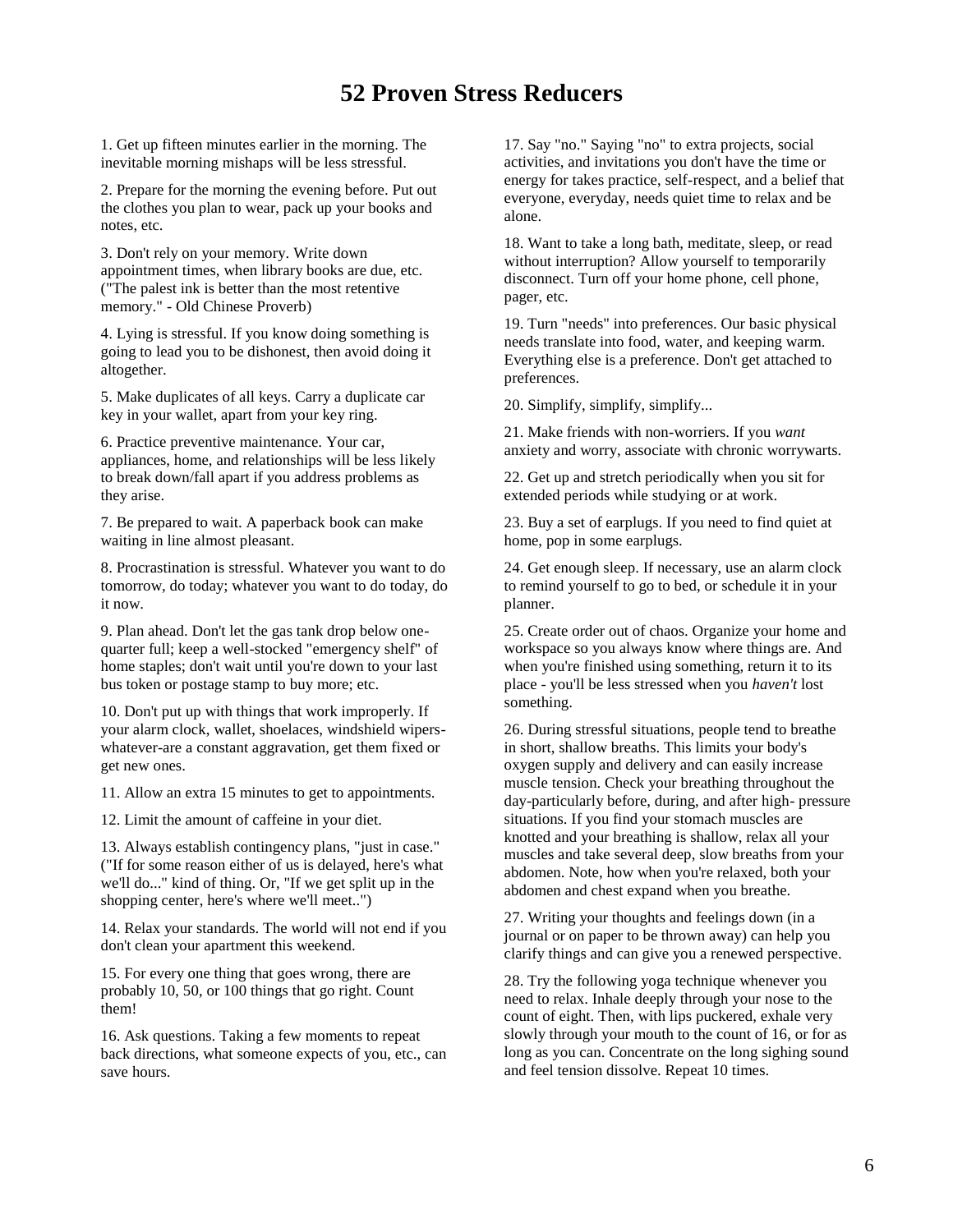# **52 Proven Stress Reducers (Continued)**

29. Inoculate yourself against a feared event. Example: before speaking in public, take time to review every part of the experience in your mind. Imagine what you'll wear, what the audience will look like, how you will present, what the questions will be and how you will answer them, etc. Visualize the experience the way you would like it to be. You'll likely find that when you give the actual presentation, you will be familiar with the material, and you will be less anxious.

30. When stress of having to get a task done interrupts actually getting it done, a diversion may be just what you need (a voluntary change in activity and/or environment).

31. Talk it out. Discussing your problems with a trusted friend can help clear your mind of confusion so you can concentrate on problem-solving.

32. One of the easiest ways to avoid unnecessary stress is to select an environment (work, home, leisure) that is in line with your personal needs and desires. If you dislike desk jobs, avoid accepting a job that requires deskwork. If you dislike gossip, avoid socializing with people who love gossip, etc.

33. Learn to live one day at a time.

34. Every day, do something you really love and enjoy.

35. Add an ounce of love to everything you do.

36. Take a hot bath or shower (or a cool one in summertime) to relieve tension.

37. Do something for somebody else - but avoid taking on others' problems.

38. Focus on understanding rather than on being understood; on loving rather than on being loved.

39. Do something that will improve your appearance. Looking better can help you feel better.

40. Schedule a realistic day. Avoid the tendency to schedule back-to-back appointments; allow time between appointments for a breathing spell.

41. Become more flexible. Some things are worth not doing perfectly, and some issues are worth compromising on.

42. Eliminate destructive self-talk: "I can't do this," "I should have," etc. Exchange it for: "My goal is to complete "X" by completing these steps..."

43. Use your weekend as time for a change of pace. If your weekdays are scheduled and predictable, build in time for action and spontaneity into your weekends. If your weekdays are fast-paced and full of people and deadlines, seek peace and solitude during days off. Feel as if you aren't accomplishing anything at work? Tackle a job that you can finish to your satisfaction on a weekend.

44. "Worry about the pennies, and the dollars will take care of themselves." That's another way of saying: take care of the todays as best you can, and the yesterdays and the tomorrows will take care of themselves.

45. Do one thing at a time. When you are with someone, be with that person and with no one and nothing else. When you are busy with a project, concentrate on doing that project and put aside other things you have to do.

46. Allow yourself time, every day, for privacy, quiet, and introspection.

47. If you are faced with an unpleasant task, do it early in the day to get it over with; you will no longer have anxiety surrounding that task.

48. Learn to delegate responsibility to capable others.

49. Don't forget to take a lunch break. Try to get away from your desk or work area in body and mind, even if it's just for 15 or 20 minutes.

50. Forget about counting to 10. Count to 1,000 before saying anything that could make matters worse.

51. Have a forgiving view of events and people. Accept what you do and do not have control over.

52. Have an optimistic view of the world. Believe that most people are doing the best they can.

BONUS: At the end of the day, write down 5 things for which you are thankful - it might be your English professor, your dog Charlie, or the clouds in the sky. Guarantee you feel less stressed about your day afterward.

SMILE!! ©

Adapted from: The National Headache Foundation, 5252 N. Western Avenue, Chicago, Illinois 60625